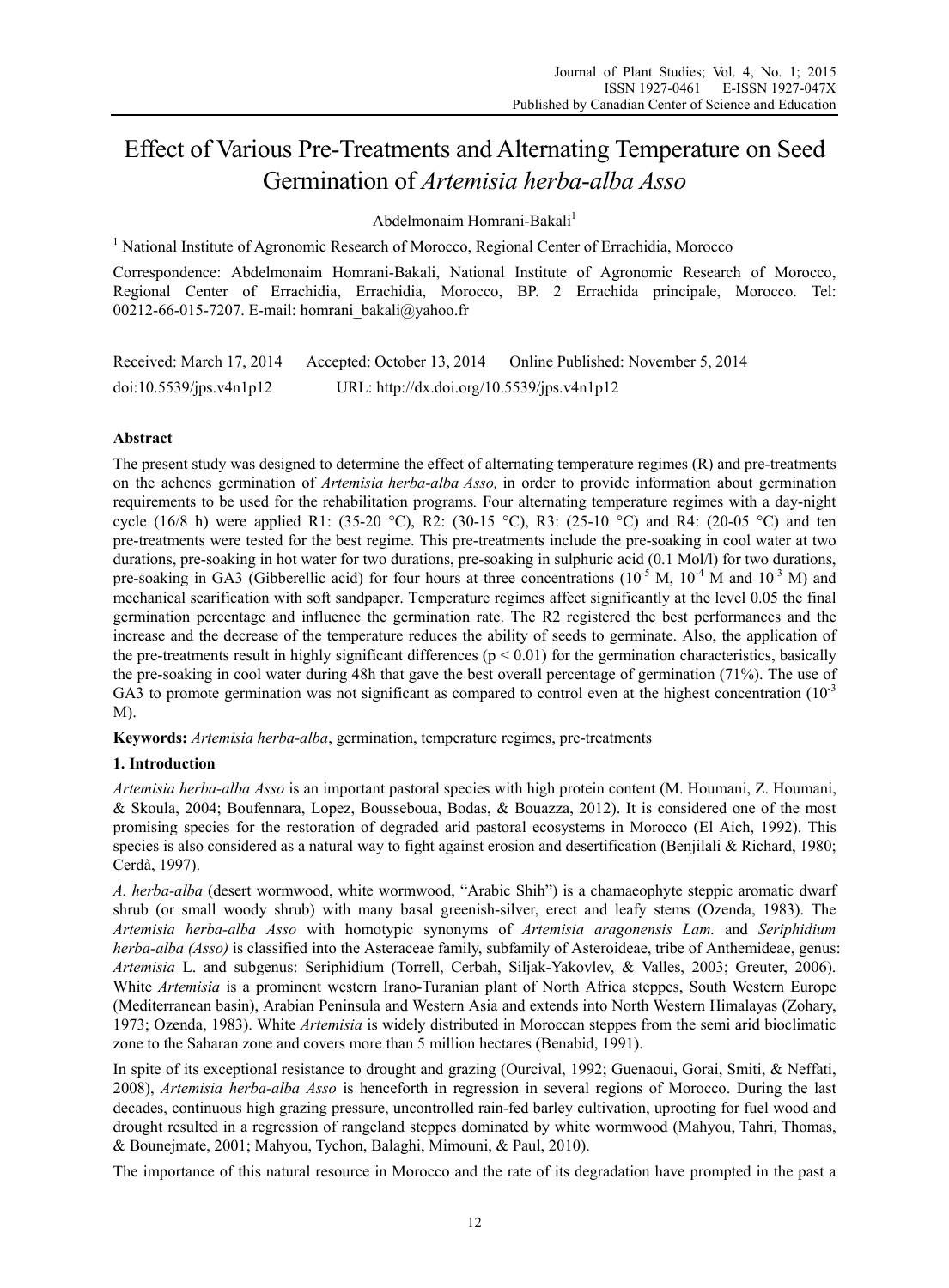number of studies on its strategies of multiplication basically in foreign countries like Jordan (Al Charchafchi & Jawad, 1982a; 1982b; Berkat, 1986; Al-Charchafchi, Redha, & Kamel, 1987). Recent physiological studies have proved that white *Artemisia* achenes contain phytotoxic chemicals that prevent germination in unfavorable conditions. These chemicals or the phenolic compounds are toxic (allelopathic) for the germination of other species and might be involved also in an auto seed germination inhibition of *A. herba-alba* (Escudero, Albert, Pita, & Garcıa, 2000; Al-Charchafchi & Al-Quadan, 2006; Modallal & Al-Charchafchi, 2006). Finally, dry storage of seeds has been reported to increase germination by more than 90% (Al Charchafchi, 2006). All these investigations have discussed results based on the germinability (germination percentage) and some physiological aspects related to the dormancy of seeds, but the effect of alternating temperature regime and quantitative aspects like time, rate, homogeneity, and synchrony of germination must be considered during the germination process (Bewley & Black, 1994; Ranal & Santana, 2006). These characteristics are important for ecologists because it is possible to predict the degree of success of a species based on the capacity of their harvest seed to spread the germination through time, permitting the recruitment in the environment of some part of the seedlings formed (Ranal & Santana, 2006).

Information of seed germination requirements and characteristics is therefore crucial for the restoration and the rehabilitation of rangeland by seed dispersal. The germination is a complex process that is controlled by several biological (species, seed viability, seed dormancy, seed size) and environmental (moisture availability, temperature, light intensity and duration) factors (Bewley & Black, 1994). Most investigators working on the seed germination characteristics of some other *Artemisia* species have reported that light, temperature, chilling are dry storage (assuming that soil moisture is adequate) are some key factors to break dormancy and to achieve germination of *Artemisia* species (Meyer, Monsen, & McArithur, 1990; Zheng et al., 2005a; Ronnenberg, Wesche, Pietsch, & Hensen, 2007; Kumar, Gupta, Mali, Singh, & Akash, 2013). Alternating and constant temperature have different effects on germination, alternating temperatures simulate the ambient temperature of different seasons and promote germination (Zheng et al., 2005b). In the dry areas, seed dormancy is common and some form of pretreatment is necessary to overcome physical and endogenous seed dormancy like presoaking in water, sand paper scarification, acid treatment, chemical treatments like presoaking in gibberellic acid (GA3), cold stratification etc. (C. Baskin & M. Baskin, 1998). In this study, we aimed to relieve seed dormancy caused by internal and environmental factors and to enhance seed germination of *A. herba-alba*. For that reason, we analyzed in this work, the quantitative aspects of germination characteristics of white wormwood to some pre-treatments and under different alternating temperature regimes.

# **2. Material and Methods**

# *2.1 Achenes Collection and Storage*

Freshly mature achenes of *A. herba-alba* were collected from dry infructescences from natural populations of a resting site "Boutaâricht" in the Gourrama zone (32°17' N latitude, 004°08' W longitude and 1323 m elevation) located in the South East of Morocco. This region is characterized by an arid climate with a mean annual precipitation of 161.6 mm and a mean annual temperature of 16.5 °C. The seeds were collected during the end of February and the beginning of March 2008. Mature achenes were collected from a limited area of about 3 km² to avoid heterogeneity. They were dry-stored in paper bags under ambient lab conditions of about 14 °C before the beginning of the test.

In the laboratory, infructescences were manually shaken to detach the achenes, and then the selection of achenes was done with the help of a microscope 45x to detect good seeds and to separate them from the floral organs.

#### *2.2 Germination Experiments*

Germination experiments were initiated in April 2008. The study of seed germination after pre-treatments is achieved in the laboratory conditions and inside an incubator according to the defined regime of temperatures. Temperature regimes were defined to simulate day-night average temperature of each season. The seeds have been incubated and maintained at an alternate temperature day-night cycle: R1: (35-20 °C), R2: (30-15 °C), R3:  $(25-10 \degree C)$  and R4:  $(20-05 \degree C)$ .

Under alternating temperature regimes, 16 hours of light with higher temperature and 8 hours of dark with lower temperature conditions (photoperiod) were given to the seeds. Each temperature regime is replicated four times with 50 seeds in each replicate.

Experimentally manipulated treatments were as follows:

- Effect cool water (T1): Seeds of *A. herba-alba* were soaked separately for  $T_{1-1}$ : 24h and  $T_{1-2}$ : 48h),
- Effect of hot water (T2): Seeds of *A. herba-alba* were soaked in boiling water at a constant temperature of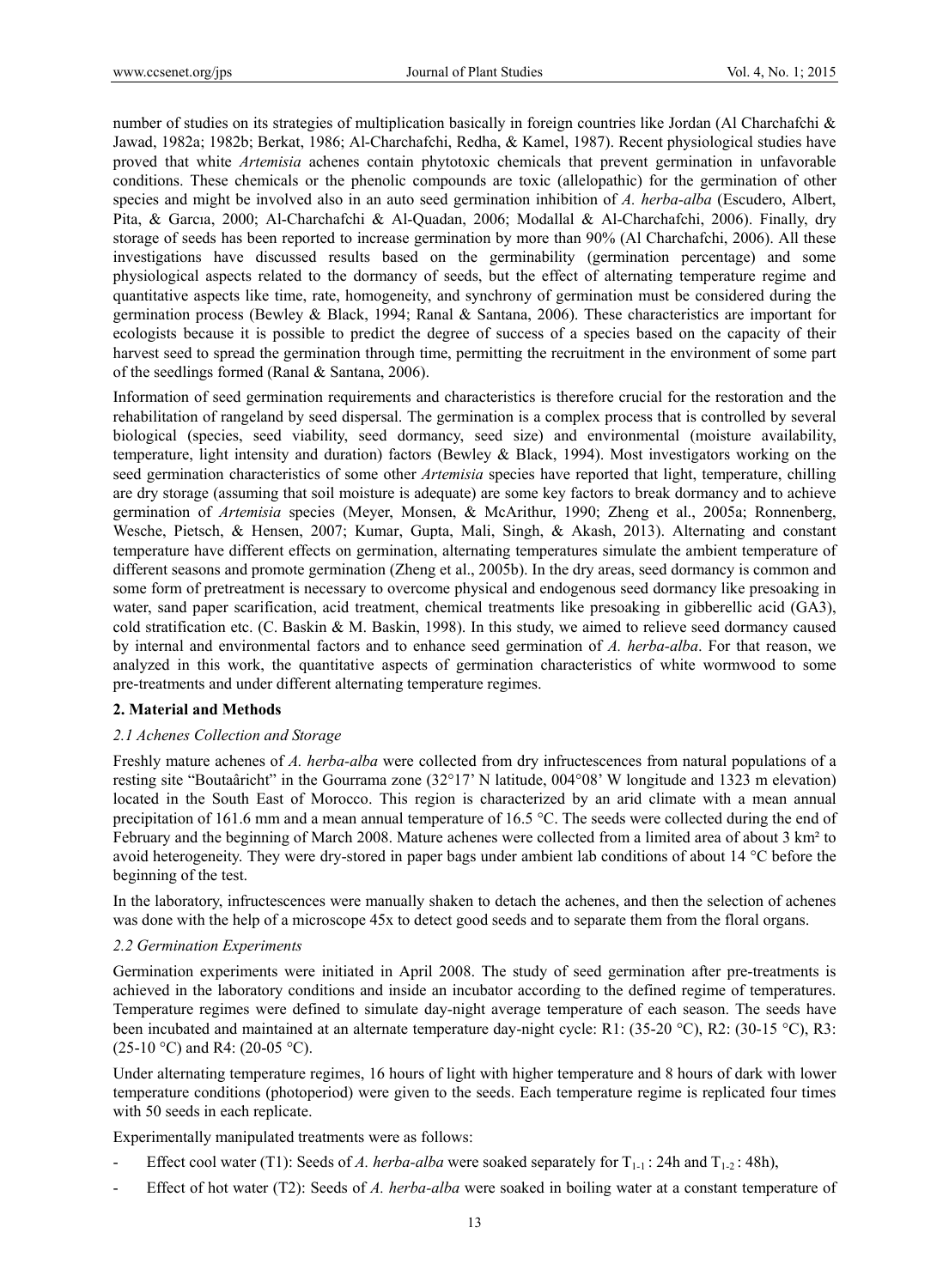100 °C during  $T_{2-1}$ : 5 minutes and  $T_{2-2}$ : 10 minutes). After immersion, they were removed from the boiling water and left to cool on a table for about 15 min.

Sulphuric acid immersion (T3): Seeds *of A. herba-alba* were placed in a dilute sulphuric acid H<sub>2</sub>SO<sub>4</sub> (98%) with a concentration of 0.1 Mol of acid per liter during  $T_{3-1}$ : 15 min and  $T_{3-2}$ : 30 min. The acid treated seeds were thoroughly washed with distilled water before the starting of germination.

- Effect of Gibberellic acid (GA3) (T4): Seeds of *A. herba-alba* were soaked in Gibberellic acid solutions with three different doses,  $T_{4-1}$ :  $10^{-5}$  M,  $T_{4-2}$ :  $10^{-4}$  M and  $T_{4-3}$ :  $10^{-3}$  M during 4 hours.

Effect of scarification of the seed coat by mechanical abrasion with soft sandpaper (T5).

Four glass Petri dishes (150 mm) were used for each treatment, 50 achenes per Petri dish were included. The achenes are placed above two layers of Whateman filter paper (two) and imbibided peridcally with demineralised water (5 ml). To ensure no systematic effects due to position within the chamber, the replicates of Petri dishes were arranged according to a completely randomized block (four floors). These Petri dishes inside each floor are rearranged every 2 days

After applying the treatments, seeds were retrieved from solutions, rinsed thoroughly in running water, then rinsed with hydrochloric acid and again rinsed with distilled water and finally sown in sterilized Petri dishes.

Petri dishes were checked daily and germinated achenes were counted, and then removed every 10 days. Germination was defined as radical emergence (Bewley & Black 1994, International Seed Testing Association - ISTA, 1999).

# *2.3 Germination Indices*

Nine germination indices were calculated to describe the process of germination: germinability (germination capacity) or final germination percentage (FGP), mean germination time (MGT), coefficient of variation of the germination time (CVt), mean germination rate (MGR), germination rate index (GRI), coefficient of velocity of germination (CVG) (Speed of germination), mean daily germination (MDG) (number of seeds per day), germination value (GV), U: uncertainty of germination and Synchrony of germination (Z). All the germination parameters were calculated according to formulas given by Ranal and Santana (2006).

# *2.4 Data Analysis*

The relative data to emergence and germination have been recorded for a period of 50 days. All data were analyzed using the SPSS program for windows Version 18.0. A one-way analysis of variance (ANOVA) and the averages of treatments are compared according to the method of Newman and Keuls to determine the significance of seed germination percentage under each treatment. Microsoft Office Excel 2007 software was used to calculate the different indices based on the work of Ranal et al. (2009).

# **3. Results and Discussion**

# *3.1 Results*

# 3.1.1 Effects of Temperature Regime

The statistical analysis of variance showed a significant effect of the alternating temperature regimes on the coefficient of variation of the germination time (CVt) ( $p<0.05$ ) and a highly significant effect ( $p<0.01$ ) on : the final germination percentage (FGP), the germination rate index (GRI), the mean daily germination (MDG), the uncertainty of germination (U) and the synchrony of germination (Z).

The regime R4: 20-05 ºC resulted in the lowest FGP followed by the regime R3: 25-10 °C, whereas the regime R1: 35-20 °C presented a slower germination process as illustrated by the mean germination time (MGT) value. The MGT represents a measurement of the average length of time required for maximum seed germination (Bewley & Black, 1994). The variability among the seeds in relation to the mean germination time for the regime R1 was higher compared to other treatments. The regime R2:30-15 °C was optimal in terms of germination capacity as seen from the values of the final germination percentage (FGP) and the germination rate index (GRI) (Table 1). The GRI combines the germination rate with the final germination percentage that is useful for comparisons when samples have equal germinabilities.

The germination rate also expressed by the coefficient of variation of the germination time  $(CV<sub>t</sub>)$  and the coefficient of velocity of germination (CVG) explains precisely the velocity and the spreading of germination during the whole period of germination. The high value of this index provides information about the vigour of seeds (Ranal & Santana, 2006). The mean germination rate was the best for the regime R3, thus the maximum speed of germination was at this regime (R3). Temperatures below and above the R3 decreased the speed of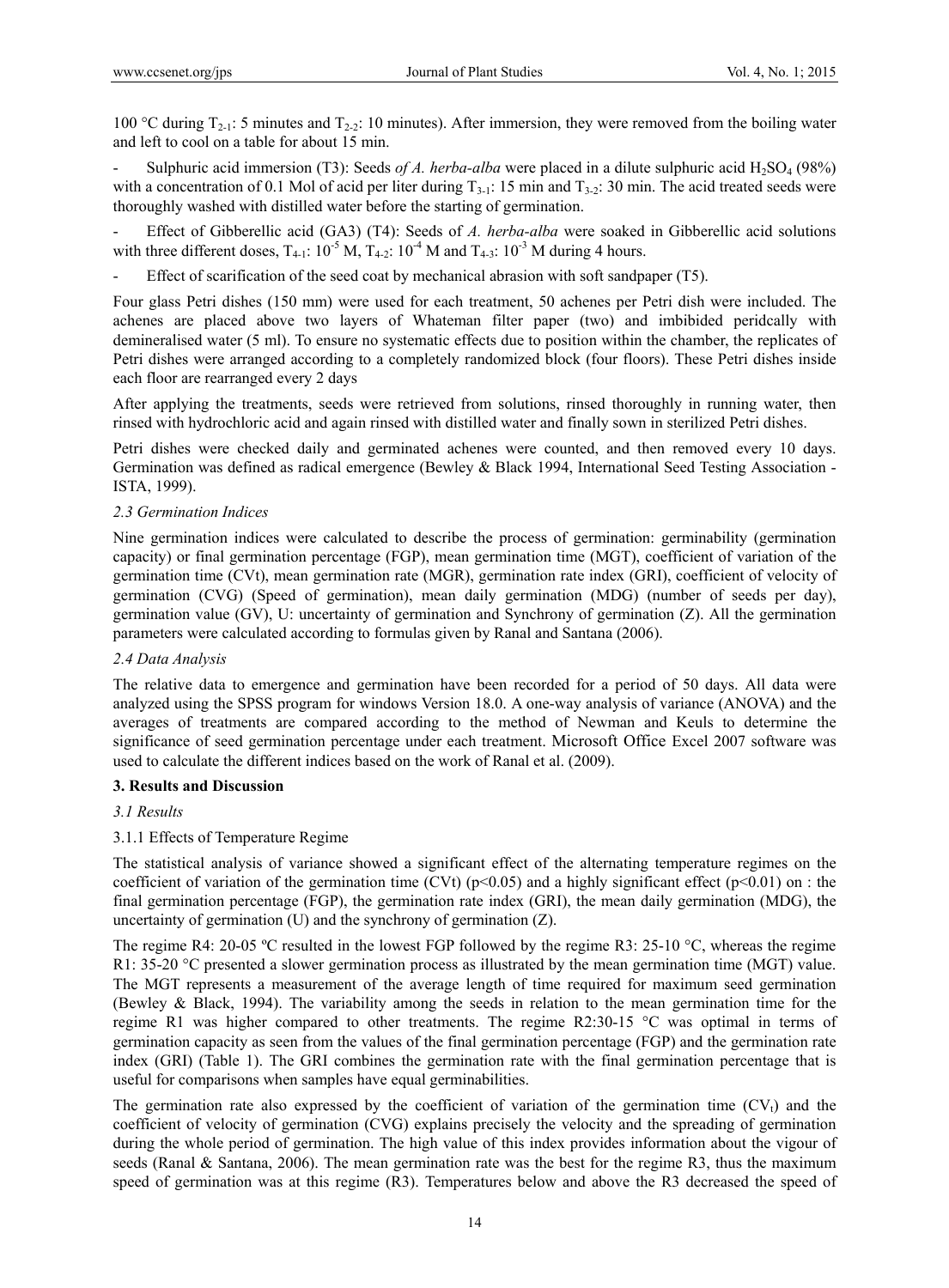germination but did not halt it. To reach 50% of germination, the regime R3 required 11.3 days whereas the best regime R2 needs 13.1 days. Also, the R2 regime showed a higher coefficient of variation of the germination time (CVt), which indicates more irregular germination when compared to other regimes. But, the germination value (GV) which is an expression of speed and totality of germination, and their interaction (Brown & Mayer, 1988) was clearly distinct for the regime R2. High values of the coefficient of velocity of germination (CVG) obtained mean higher seedling vigour of one sample, since samples with the same quantity of seeds germinated can present different values for this index (Ranal and Santana, 2006). Thus, emerged seeds obtained from the R3 regime are predicted to have best vigour as indicated by the values of the mean germination rate (MGR), and the coefficient of velocity of germination (CVG) compared to the other regimes (Table 1).

The characteristics of germination uniformity are defined by the measurement of the synchronization index Z and the uncertainty (U) associated to the distribution of the relative frequency of germination (adaptation of the Shannon index). Low values of the U indicate more synchronized germination and more concentrated in time. Hence, germination in R2 regime was significantly spread in time compared to other regimes. The regime R3 was the most concentrated in time. The synchronization index Z that is, the degree of germination overlapping (Then,  $Z = 1$  when the germination of all seeds occurs at the same time and  $Z = 0$  when at least two seeds could germinate, one at each time) presented greater homogeneity and higher synchrony of germination for R3 regime (lower value of U and higher value of Z).

| Table 1. Effect of the alternating temperature regimes on the germination characteristics of A. herba-alba |  |  |  |  |  |  |  |  |  |  |  |  |
|------------------------------------------------------------------------------------------------------------|--|--|--|--|--|--|--|--|--|--|--|--|
|------------------------------------------------------------------------------------------------------------|--|--|--|--|--|--|--|--|--|--|--|--|

| Temperature regimes                    | $R1: (35-20 °C)$               | $R2: (30-15^{\circ}C)$ | $R3: (25-10^{\circ}C)$       | $R4: (20-05°C)$                    |
|----------------------------------------|--------------------------------|------------------------|------------------------------|------------------------------------|
| Germination parameters                 |                                |                        |                              |                                    |
| FGP $%$ $($ $\pm$ SE $)$               | $17.50^a (\pm 15.00)$          | $46.00^b$ (±4.32)      | $23.00^a (\pm 11.02)$        | $11.50^a (\pm 4.43)$               |
| $MGT/day)$ ( $\pm$ SE)                 | $16.50^{\circ}$ (±4.25)        | $13.09^a (\pm 3.54)$   | $11.33^a (\pm 1.94)$         | $12.92^{\text{a}} (\pm 4.22)$      |
| $CV_t (day^2) (\pm SE)$                | $72.02^b (\pm 10.42)$          | $81.10^{b} (\pm 4.19)$ | 44.15 $\textdegree$ (±10.21) | 63.73 <sup>ab</sup> ( $\pm$ 21.76) |
| $MGR$ (day <sup>-1</sup> ) ( $\pm$ SE) | $0.06^a (\pm 0.02)$            | $0.08^a (\pm 0.02)$    | $0.09^a (\pm 0.01)$          | $0.08^a (\pm 0.03)$                |
| GRI (day) (±SE)                        | $1.07^{\rm a}$ (±1.28)         | $3.24^b (\pm 0.27)$    | $1.26^a (\pm 0.73)$          | $0.63^a (\pm 0.22)$                |
| $CVG (\%)(\pm SE)$                     | $6.47^{\mathrm{a}} (\pm 2.13)$ | $8.07^{\rm a}$ (±2.11) | $9.01^a (\pm 1.48)$          | $8.46^a (\pm 3.03)$                |
| $GV (%^{2} day^{2}) (\pm SE)$          | $1.32^{ab} (\pm 2.06)$         | $3.63^b (\pm 2.36)$    | $2.22^{ab} (\pm 1.78)$       | $0.33^{\text{a}} (\pm 0.32)$       |
| $U$ (bit) $(\pm SE)$                   | $2.33^a \, (\pm 0.58)$         | $3.29^b (\pm 0.23)$    | $2.09^a (\pm 0.09)$          | $2.23^a (\pm 0.44)$                |
| $Z$ ( $\pm$ SE)                        | $0.08^a (\pm 0.05)$            | $0.11^{ab} (\pm 0.03)$ | $0.16^b (\pm 0.06)$          | $0.03^a (\pm 0.04)$                |
|                                        |                                |                        |                              |                                    |

Numbers with different letters (a–b) are significantly different by Newman & Keuls test at  $p < 0.05$ .

R1, R2, R3 and R4 are regimes of temperature; FGP: final germination percentage; MGT: mean germination time; CV<sub>t</sub>: coefficient of variation of the germination time; MGR: mean germination rate; GRI: germination rate index; CVG: coefficient of velocity of germination (Speed of germination); MDG: mean daily germination (number of seeds per day); GV: germination value; U: uncertainty of germination; Z: Synchrony of germination

#### 3.1.2 The Effect of Pre-Treatments

The pre-treatments studied in the alternating temperature of the regime R2:30-15  $^{\circ}$ C had a significant effect on the germination characteristics of *A. herba-alba* seeds (Table 2). Seeds pre-soaked in cool water (T1) especially the pre-soaking in cool water during 48 h  $(T_{1-2})$  gave the highest overall final germination percentage (FGP), germination rate index (GRI) and the germination value (GV) followed by the pre-soaking in cool water during 24 h ( $T_{1-2}$ ). The germination capacity recorded for  $T_{1-2}$  was about 71% which is pretty good compared to the control. All the other pre-treatments were not significant (p<0.05) compared to the control. *A. herba-alba* treated with hot water affected negatively the germination capacity compared to the control as it resulted in a lower germination percentage (FGP), germination rate index (GRI) and germination value (GV).

The data showed that seeds pre-soaked in hot water  $(T_{2-2})$  germinated faster and is predicted to have better seed vigour compared to the control and the other treatments as they are indicated by the values of the mean germination time (MGT), the coefficient of variation of the germination time (CVt), the mean germination rate (MGR) and the coefficient of velocity of germination (CVG), they achieved their maximum germination within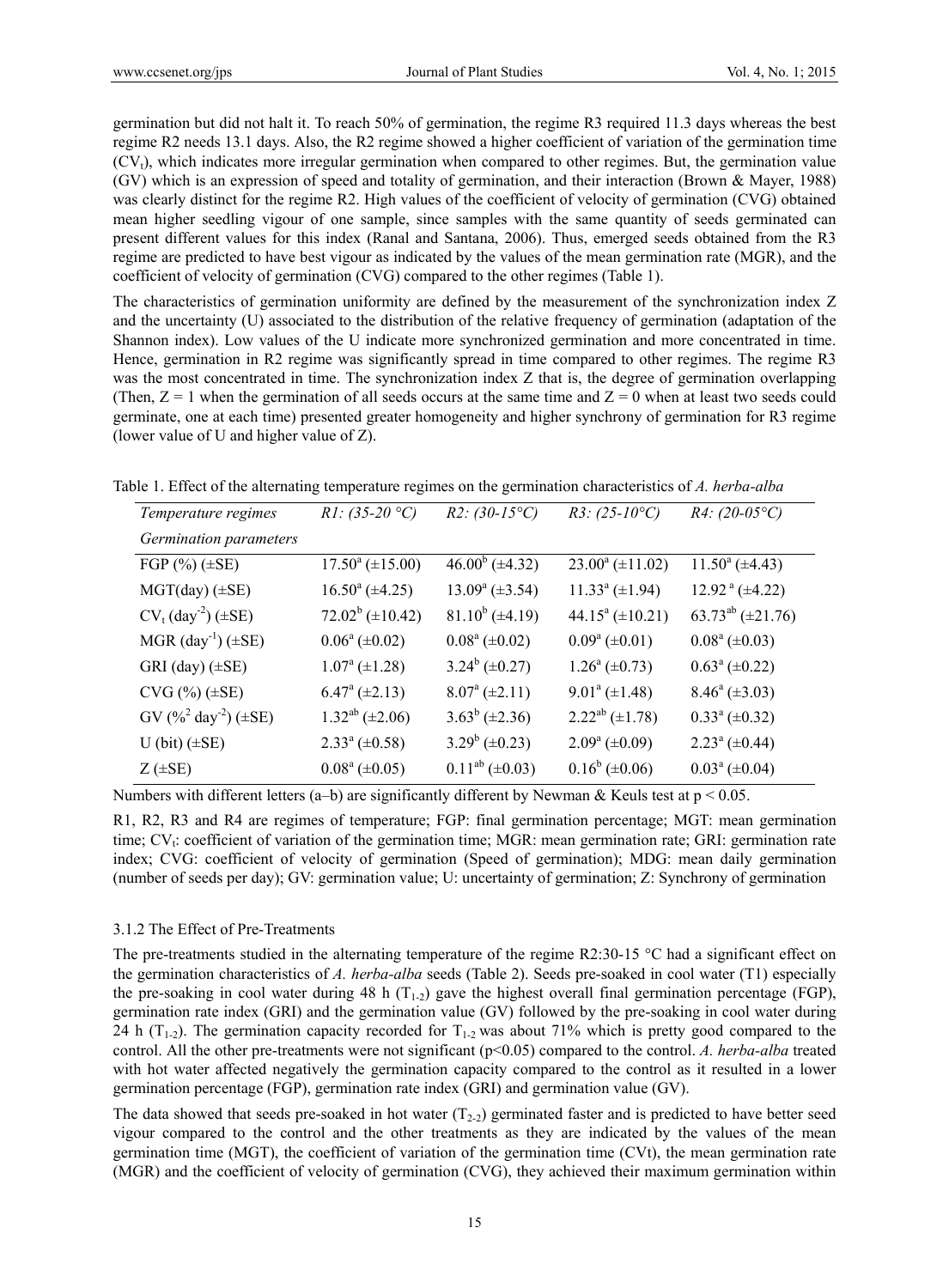9.4 days. Whereas treated seeds with sulphuric acid presented the slower rate of germination and predicted to have the least vigour of seeds.

The interaction of the speed of germination and final germination was distinctly registered for seeds presoaked in cool water  $T_{1-2}$  as it is illustrated by the germination value (GV) (Table 2).

The treated seeds with hot water presented greater homogeneity and higher synchrony of germination (lower value of U and higher value of Z) while the treated seeds with the sulphuric acid presented the least synchronized and more heterogeneous germination.

All concentrations applied of GA3 hormones had no effect on the germination parameters of *A. herba-alba* compared to the control.

|                              | Contr              | $T_{1-1}$       | $T_{1-2}$                                                                                                                                                                                                                                                                                                                              | $T_{2-I}$          | $T_{2-2}$                    | $T_{3-I}$            | $T_{3-2}$                              | $T_{4-I}$      | $T_{4-2}$                                                                                                            | $T_{4-3}$      | T5                                                                                                                                                           |
|------------------------------|--------------------|-----------------|----------------------------------------------------------------------------------------------------------------------------------------------------------------------------------------------------------------------------------------------------------------------------------------------------------------------------------------|--------------------|------------------------------|----------------------|----------------------------------------|----------------|----------------------------------------------------------------------------------------------------------------------|----------------|--------------------------------------------------------------------------------------------------------------------------------------------------------------|
| FGP $(\% )$<br>$(\pm SE)$    | 46.00 <sup>b</sup> | $63.00^{\circ}$ | $71.00^d$ 19.00 <sup>a</sup><br>$(\pm 4.32)$ $(\pm 2.58)$ $(\pm 3.46)$ $(\pm 3.83)$ $(\pm 6.83)$ $(\pm 2.52)$ $(\pm 2.83)$ $(\pm 3.46)$ $(\pm 3.42)$ $(\pm 3.27)$ $(\pm 9.00)$                                                                                                                                                         |                    | $19.00^{\text{a}}$           |                      | $45.50^b$ $44.00^b$ $45.00^b$          |                | $46.50^{b}$                                                                                                          | $50.00^{b}$    | $40.50^{b}$                                                                                                                                                  |
| MGT (day)<br>$(\pm SE)$      |                    |                 | $13.09^{ab}$ $14.50^{bc}$ $14.04^{bc}$ $9.90^a$<br>$(\pm 3.54)$ $(\pm 1.21)$ $(\pm 1.76)$ $(\pm 0.52)$ $(\pm 1.82)$ $(\pm 0.60)$ $(\pm 0.27)$ $(\pm 3.68)$ $(\pm 2.01)$ $(\pm 2.61)$ $(\pm 4.07)$                                                                                                                                      |                    | $9.36^{\circ}$               |                      |                                        |                | $23.96^{\text{d}}$ $23.62^{\text{d}}$ $17.65^{\text{bc}}$ $18.45^{\text{c}}$ $17.93^{\text{bc}}$ $16.24^{\text{bc}}$ |                |                                                                                                                                                              |
| $CVt$ (day-2)<br>$(\pm SE)$  |                    |                 | $81.10^c$ $71.54^c$ $71.08^c$ $48.17^{ab}$ $43.91^a$ $46.84^{ab}$ $48.39^{ab}$ $65.91^{bc}$ $65.76^{bc}$ $65.02^{bc}$ $49.73^{ab}$<br>$(\pm 4.19)$ $(\pm 3.11)$ $(\pm 2.52)$ $(\pm 5.07)$ $(\pm 7.83)$ $(\pm 4.81)$ $(\pm 2.66)$ $(\pm 13.7)$ $(\pm 10.5)$ $(\pm 4.07)$ $(\pm 20.9)$                                                   |                    |                              |                      |                                        |                |                                                                                                                      |                |                                                                                                                                                              |
| $MGR$ (day-1)<br>$(\pm SE)$  |                    |                 | $0.080^{\rm b}$ $0.069^{\rm ab}$ $0.072^{\rm b}$ $0.101^{\rm c}$ $0.110^{\rm c}$ $0.041^{\rm a}$ $0.042^{\rm a}$ $0.056^{\rm ab}$ $0.055^{\rm ab}$ $0.058^{\rm ab}$ $0.065^{\rm ab}$<br>$(\pm 0.02)$ $(\pm 0.01)$ $(\pm 0.01)$ $(\pm 0.01)$ $(\pm 0.02)$ $(\pm 0.00)$ $(\pm 0.00)$ $(\pm 0.01)$ $(\pm 0.01)$ $(\pm 0.01)$ $(\pm 0.02)$ |                    |                              |                      |                                        |                |                                                                                                                      |                |                                                                                                                                                              |
| GRI (day)<br>$(\pm SE)$      | $3.24^{\circ}$     | $3.63^{\circ}$  | $4.24^d$<br>$(\pm 0.27)$ $(\pm 0.35)$ $(\pm 0.08)$ $(\pm 0.24)$ $(\pm 0.33)$ $(\pm 0.07)$ $(\pm 0.04)$ $(\pm 0.49)$ $(\pm 0.39)$ $(\pm 0.39)$ $(\pm 0.92)$                                                                                                                                                                             | $1.16^{\circ}$     | $1.22^a$ $1.24^a$            |                      | $1.23^{\rm a}$                         | $2.16^{b}$     | $2.22^{\rm b}$                                                                                                       | $2.46^b$       | $1.84^{ab}$                                                                                                                                                  |
| $CVG (\% )$<br>$(\pm SE)$    | $8.07^b$           | $6.93^{ab}$     | $7.20^{b}$<br>$(\pm 2.11)$ $(\pm 0.63)$ $(\pm 0.84)$ $(\pm 0.12)$ $(\pm 2.34)$ $(\pm 0.10)$ $(\pm 0.05)$ $(\pm 1.22)$ $(\pm 0.61)$ $(\pm 0.80)$ $(\pm 2.08)$                                                                                                                                                                           |                    | $10.12^c$ $11.02^c$ $4.18^a$ |                      | $4.23^{\rm a}$                         | $5.86^{ab}$    | $5.47^{ab}$                                                                                                          | $5.66^{ab}$    | $6.55^{ab}$                                                                                                                                                  |
| GV (%2)<br>day-2) $(\pm SE)$ | $3.63^{ab}$        | $6.81^{bc}$     | $9.22^{\circ}$<br>$(\pm 2.63)$ $(\pm 2.12)$ $(\pm 0.78)$ $(\pm 0.58)$ $(\pm 0.81)$ $(\pm 3.17)$ $(\pm 2.10)$ $(\pm 2.79)$ $(\pm 1.21)$ $(\pm 0.97)$ $(\pm 4.00)$                                                                                                                                                                       | 1.28 <sup>a</sup>  | 1.04 <sup>a</sup>            | $7.67$ <sup>bc</sup> | 5.65 <sup>abc</sup> 6.18 <sup>bc</sup> |                | $3.29a^{b}$                                                                                                          | $4.03^{ab}$    | $7.61^{bc}$                                                                                                                                                  |
| U (bit) $(\pm SE)$           | $3.29^{b}$         | $3.84^\circ$    | 3.96 <sup>c</sup><br>$(\pm 0.23)$ $(\pm 0.05)$ $(\pm 0.13)$ $(\pm 0.17)$ $(\pm 0.47)$ $(\pm 0.28)$ $(\pm 0.13)$ $(\pm 0.19)$ $(\pm 0.11)$ $(\pm 0.13)$ $(\pm 0.34)$                                                                                                                                                                    | $2.14^{\rm a}$     | $2.05^{\rm a}$               | 4.14 <sup>c</sup>    | 4.26 <sup>c</sup>                      | $3.89^\circ$   | $3.94^\circ$                                                                                                         | $3.93^{\circ}$ | $3.05^{\rm b}$                                                                                                                                               |
| $Z$ ( $\pm$ SE)              | $0.11^{bc}$        | $0.06^{\rm a}$  | $0.06^{\rm a}$                                                                                                                                                                                                                                                                                                                         | 0.14 <sup>cd</sup> | 0.16 <sup>d</sup>            | $0.02^{\rm a}$       | 0.01 <sup>a</sup>                      | $0.03^{\rm a}$ | $0.04^{\rm a}$                                                                                                       | $0.04^{\rm a}$ | $0.10^{b}$<br>$(\pm 0.03)$ $(\pm 0.01)$ $(\pm 0.01)$ $(\pm 0.02)$ $(\pm 0.05)$ $(\pm 0.01)$ $(\pm 0.01)$ $(\pm 0.02)$ $(\pm 0.01)$ $(\pm 0.01)$ $(\pm 0.03)$ |

Table 2. Effect of pre-treatments on germination characteristics of *A. herba-alba* 

Numbers with different letters (a, b, c, d) are significantly different by Newman & Keuls test at  $p < 0.05$ .

 $T_{1-1}$ : presoaking in cool water during 24 h;  $T_{1-2}$ : presoaking in cool water during 48 h;  $T_{2-1}$ : presoaking in hot water during 5 minutes;  $T_{2-2}$ : presoaking in hot water during 10 minutes;  $T_{3-1}$ : presoaking in H<sub>2</sub>SO<sub>4</sub> (0.1 mol/l) during 15 min; T<sub>3-2</sub>: presoaking in H<sub>2</sub>SO<sub>4</sub> (0.1 mol/l) during 30 min; T4-1: presoaking in Gibberellic acid (GA3) 10 mg/l , T4-2: presoaking in GA3 100 mg/l;T4-3: presoaking in GA3 1000 mg/l; T5: mechanical abrasion with soft sandpaper.

FGP: final germination percentage; MGT: mean germination time;  $CV_t$ : coefficient of variation of the germination time; MGR: mean germination rate; GRI: germination rate index; CVG: coefficient of velocity of germination (Speed of germination); MDG: mean daily germination (number of seeds per day); GV: germination value; U: uncertainty of germination; Z: Synchrony of germination

# *3.2 Discussion*

# 3.2.1 Effects of Temperature Regime

Plants native to the arid steppes of Morocco are exposed to various levels of water stress. Temperature plays an important role in controlling the growth and development of plants. The effect of temperature on seed germination is quite complex because it affects each stage of germination process in a different way and is not independent of the other factors (C. C. Baskin & J. M. Baskin, 1998). Alternating and constant temperature have different effects on germination (Ghersa, Arnold, & Martinezghersa, 1992; Zheng et al., 2005b; Ronnenberg, Wesche, Pietsch, & Hensen, 2007; Li, Jiang, Alamusa-Zhou, & Oshida, 2012; Kumar et al., 2013). Alternating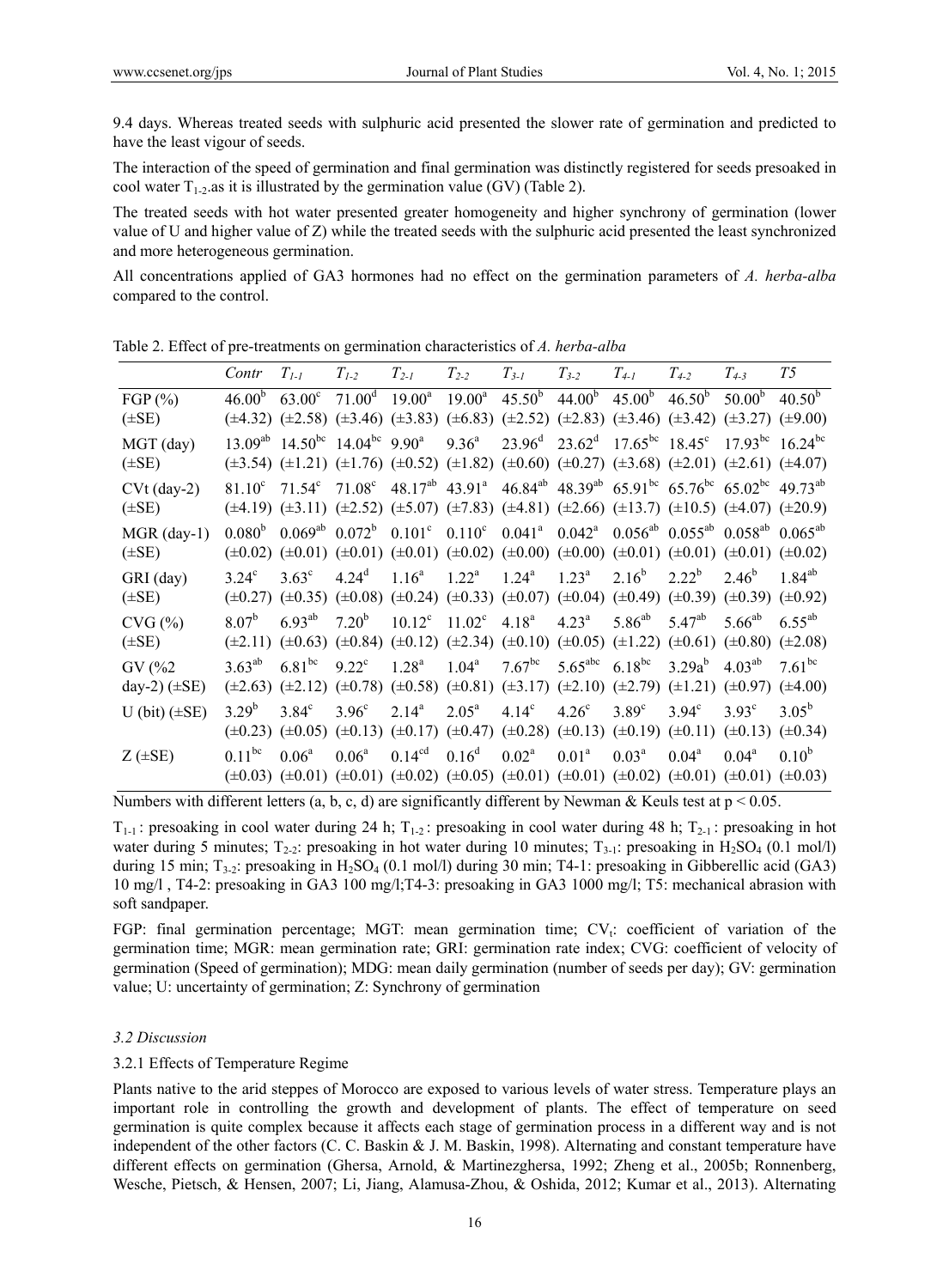temperatures promote and improve germination; they are used to simulate the ambient temperature of different seasons (Zheng et al., 2005b).

The results presented in this report demonstrate that the temperature regime is an important factor that must be taken into account in order to program the convenient sowing period for *A. herba-alba.* Nerson (2007) claimed that temperature is the most significant factor in the germination process. Achenes of white *Artemisia* germinated within a wide alternating temperature window but the regime R2 (30-15 °C) seems to have the most beneficial effect. Late spring (Mai) or the beginning of autumn (October) are relatively periods corresponding to regime R2, they should be the most suitable periods for sowing seeds of *A. herba-alba*, of course under suitable conditions of light and soil moisture. For vigorous seedling, our analysis demonstrated that seed of white wormwood should be sown at the beginning of spring (when the dispersal of seeds take place) period corresponding to the regime R3. When the humidity of soil is not restricted, the temperature of the soil plays a major role in the initiation of the germination of the seeds. The increase and decreases of temperature affect the faculty of germination of white *Artemisia*. Some report indicated that seed germination of some *Artemisia* species may be constrained by critical environmental factors, such as higher temperature and lower water availability (Tobe, Xiaoming, & Omasa, 2005; Ronnenberg et al., 2007). Seed germination differs in the same family, genus and even for the same species (C. C. Baskin & J. M. Baskin, 1998). That why our findings are more or less similar for example to the seed performances of *Artemisia santolinifolia* in 32/20 °C regime (Ronnenberg et al., 2007) and *A. ordosica, A. sphaerocephala* species in 30/20 °C regime (Zheng et al., 2005b; Tobe, Xhang, & Omasa, 2006), but in contrast with other *Artemisia* species which they gave optimal results in the alternating temperature of 25/15 °C (Huang & Gutterman, 2000; Zheng et al., 2005a; Tobe et al., 2006) and 20/10 °C for *A. arenaria* (Tobe et al., 2006).

The germination rate was not affected by alternate temperature in contrast with the finding of Zheng et al. (2005b) on which the germination rate differs according to variation of alternating temperature (optimal in  $30-20$  °C).

#### 3.2.2 Effect of Pre Treatment

The hard testa of many desert shrubs has evolved to withstand unfavorable conditions such as heat caused by sunlight, severe drought and mechanical damage (Baskin & Baskin, 1998; Silvertown, 1999). As a consequence, severe treatments are required to chance the testa permeability to water. Several pre-sowing treatments have been used to overcome hard testa imposed dormancy. There are a number of ways used to improve germination of seeds. Scarification by sulphuric acid is one of the effective and extensively used ways of germination enhancement. Also hot water treatment and sandpaper scarification are proven to be effective in improving seed germination for a lot of species. Gibberellic acid (GA3) is one of the most used phytohormone to overcome internal dormancy and to increase germination in several genera (Bewley & Black, 1994). These treatments were used to make the testa permeable to water and to improve germination within a relatively short period of time. Unfortunately, in the present study, the germination responses of seeds to these pre-treatments were insignificant except the pre-soaking in cool water. Also the immersing seeds in a solution containing phytohormones (GA3) with different concentrations did not improve germination of *A. herba-alba*, because no significant difference in ultimate germinability compared to the control. These results explain that white *Artemisia* presents neither physical imposed dormancy by the testa nor physiological dormancy but it rather presents chemical dormancy as we will see later.

Seed germination study of white wormwood demonstrated that, even under favourable conditions for germination, only 71% of seeds ultimately germinated, following incubation temperature for as long as 50 days. This high percentage could be explained by the effect of pre-soaking in cool water during a long period on coat softening or maybe on the elimination of phytotoxins by water. Phenolic compounds were proved to play an important role in the auto inhibition of white *Artemisia* seeds and for other species (Al Charchafchi et al., 1987; Escudero et al., 2000; Al-Quadan & Al-Charchafchi, 2006; Al-Quadan, Ibrahim, & Al-Charchafchi, 2008). *A. herba-alba* presented in general an average germinability according to the pre-treatments applied, but there were some differences in the germination process (time and synchrony), which may be associated to the effect of pre-treatment. The medium average germinability of *A. herba-alba* seeds is in contrast to the finding of Al-Charchafchi et al. (1987) as they obtained 100 % of seed germination by removing the bracts (15% germination with bracts). Thesis perhaps due to the dry storage of achenes not done in our case and that has been reported to increase seed germination by more than 90 % according to Al Charchafchi (2006), or maybe to the genotype effect (Bewley & Black, 1994), or due to the presence of other species close to A. *herba-alba* inducing allelopathic effect on *Artemisia* seed, or finally due to *Artemisia* fruit extracts that are (stored with the seed) involved in the inhibition of its own seeds germination (Atoum, Al-Charchafchi, & Modallal, 2006; Pirzad et al.,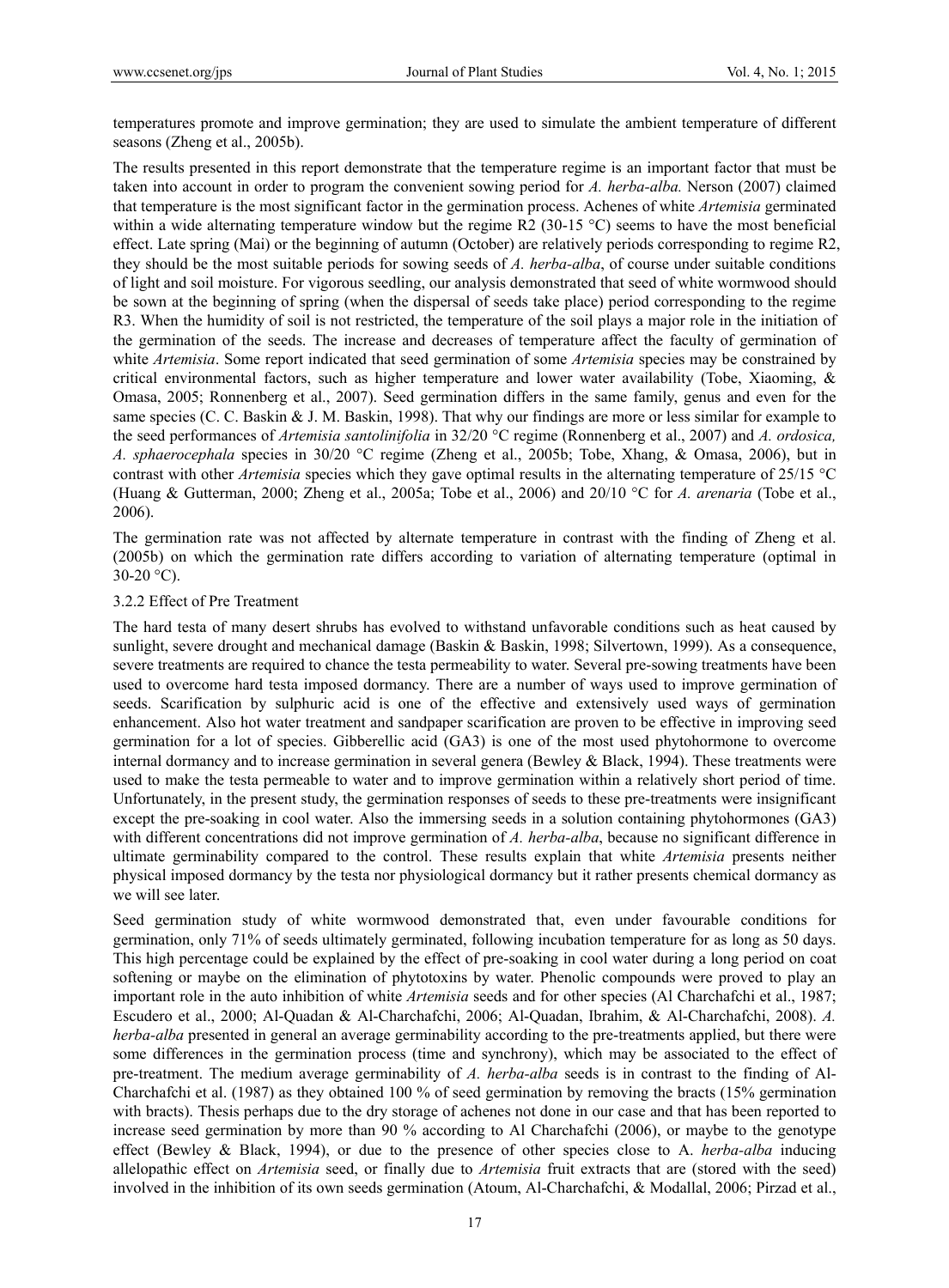#### 2010).

Following germination process as time, rate, homogeneity, and synchrony of germination is important, particularly in an ecological context, to estimate the degree of success of a species, as explained before (Ranal & Santana, 2006). The germination process was relatively slower with mean germination times of at least 9.4 days. Germination and mean germination time observed for *A. herba-alba* seeds were lower than those obtained from other taxa in the same family (for example Mageiro, Assman & Tressi, 2009). Differences in the germination time indicate diversity in the germination strategy of *Artemisia* individual seeds. Higher coefficient of variation of the germination time (CVt) and lower final germination percentage (FGP) observed in seeds of *A. herba-alba* individuals may reflect differences in imbibition and ability to break the testa and eliminate phytotoxins in seeds according to pre-treatments used. This variation may be viewed as a relative dormancy, considered as a way to spread germination over time. Sometimes the variation of velocity of germination is related to size of seeds (Busso, Mazzola, & Perryman, 2005).

#### **4. Conclusion**

According to the results of this study, we can relatively improve the germination percentage of white Artemisia to 71% by using the pre-soaking in cool water during 48 h and to sow seeds in the spring season that was demonstrated according to the germination process to be the most convenient. Dormant seeds as for *A. herba-alba* may require chilling, dry storage after ripening and light as a germination stimulator which they will be the next investigation factors.

#### **Acknowledgments**

This paper is a part of the medium-term program of the research center of Errachidia, Morocco. It has benefited from the support of the Morocco Collaborative Grants Program (MCGP) funded by the International Center for Agricultural Research in the Dry Areas (ICARDA). I would like to thank Prof Abderrahim El Jebabra for her kind help to check the language.

# **References**

- Al-Charchafchi, F. M. R., & Jawad, M. S. (1982a). Effect of Light, Temperature, and Storage Conditions and Seed Age On Germination of Desert Seed. I. *Artemisia herba-alba*. *Journal of Agriculture and Water Resources Research, 1*(1), 43-68.
- Al-Charchafchi, F. M. R., & Jawad, M. S. (1982b). Dormancy of some Desert Seed of Iraq. 1- *Artemisia herba-alba, Journal of Research Agriculture Water Resources, 1*(2), 5-14.
- Al-Charchafchi, F. M. R., Redha, F. M. J., & Kamel, W. M. (1987). Dormancy of *Artemisia herba-alba* Seeds in Relation to Endogenus Chemical Constituents. *Journal Biological Science Research, 18*(2), 1-12.
- Al-Charchafchi, F. M. R. (2006). Dormancy in light sensitive *Artemisia herba-alba* seed in relation to germination oxygen uptake and water uptake. *Mu'Tah Lil-Buhuth Wad-Dirasat, 21*(1), 99-107.
- Al-Charchafchi, F. M. R., & Al-Quadan, F. (2006). Effect of Chlorogenic Acid on Germination and Seedling Growth, and on the Enzymes Activity Extracted from *Artemisia herba alba Asso*. Part I: Germination and Seedling Growth. *Dirasat, Pure Sciences, 33*(2), 168-175.
- Al-Quadan, F., & Al-Charchafchi, F. M. R. (2006). G6PDH and 6PGDH Activities of *Artemisia herba-alba* Seeds and Seedlings During Germination in Presence of Esculetin. *Pak. J. Biol. Sci., 9*(2), 210-213. http://dx.doi.org/10.3923/pjbs.2006.210.213
- Al-Quadan, F., Ibrahim, A., & Al-Charchafchi, F. M. R. (2008). Effect of Chlorogenic and Caffeic acids on activities and isoenzymes of G6PDH and 6PGDH of *Artemisia herba-alba* seeds germinated for one and three days in light and dark. *Jordan Journal of Biological Science, 1*(2), 85-88.
- Atoum, M., Al-Charchafchi, F., & Modallal, N. (2006). Biological activity and anti-mutagencity of water soluble phytotoxins from *Artemisia herba-alba Asso*. *Pak. Jour. of Biological Science, 9*(9), 1774-1778. http://dx.doi.org/10.3923/pjbs.2006.1774.1778
- Baskin, C. C., & Baskin, J. M. (1998). *Seeds: Ecology, biogeography, and evolution of dormancy and germination*. Academic, San Diego, California, USA.
- Benabid, A. (1991). La préservation de la forêt au Maroc. In M. Rejdali & V. H. Heywood (Eds.), *Conservation des ressources végétales* (pp. 97-104). Actes Editions. Rabat.
- Benjilali, B., & Richard, H. (1980). Étude de quelques peuplements d'armoise blanche du Maroc (*Artemisia herb-alba Asso*). *Rivista Italiana e.p.p.o.s., 2*, 69-74.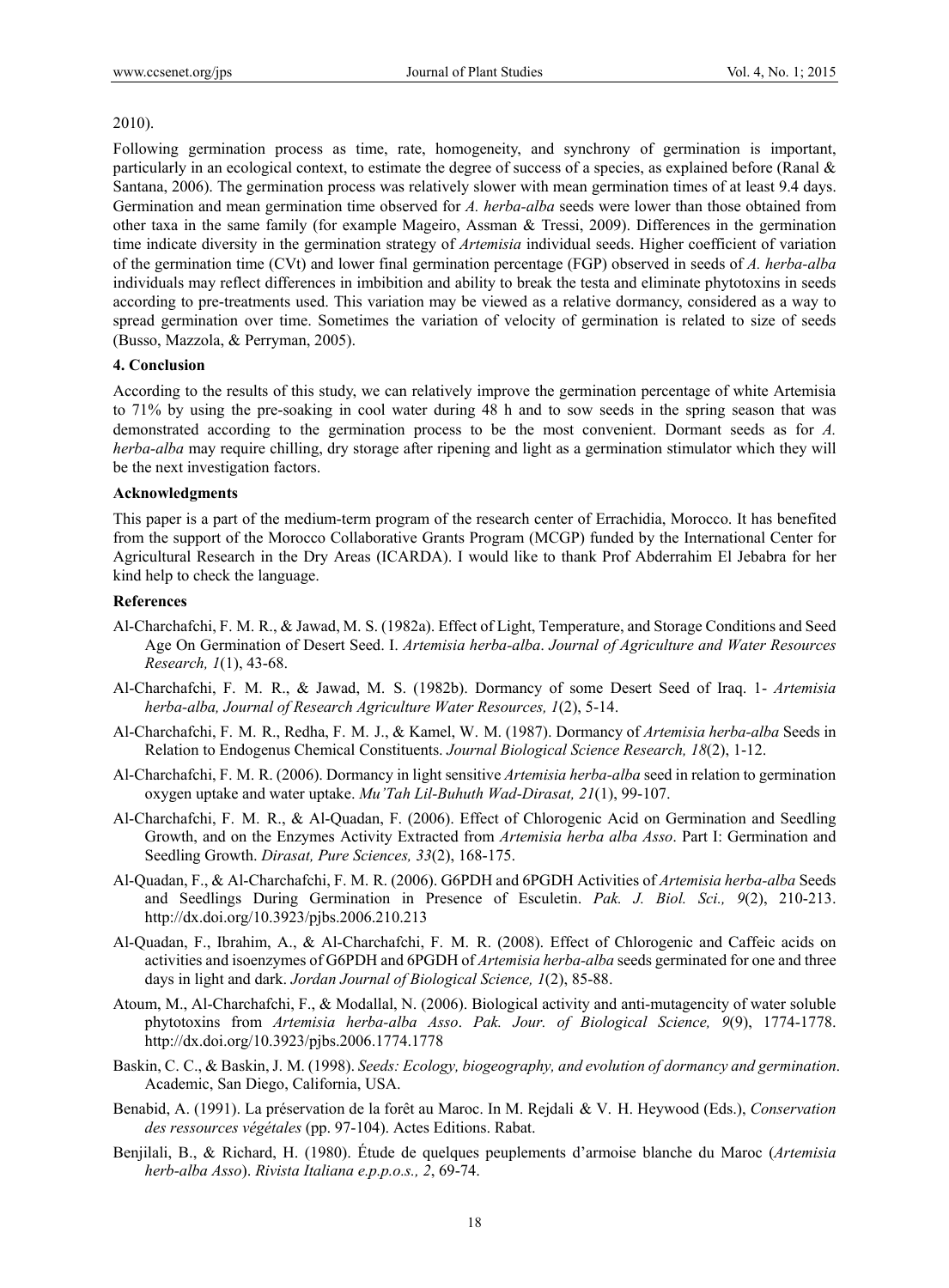- Ben salem, H., Nefzaoui, A., & Abdouli, H. (1994). Palatability of shrubs and fodder trees measured on sheep and camels. Methodological approach and preliminary results. In V. Papanastasis & L. Stringi (Eds.), *Fodder trees and shrubs* (pp. 35-48). Cahiers Options Méditerranéennes 4. Palermo (Italy).
- Berkat, O. (1986). *Population structure, dynamics and regeneration of Artemisia herba-alba Asso* (Unpublished doctoral dissertation). Inst. Agron. & Vétér. Hassan II. Rabat.
- Bewley, J. D., & Black, M. (1994). *Seeds. Physiology of development and germination* (pp. 199-271). Plenum Press, London. http://dx.doi.org/10.1007/978-1-4899-1002-8\_5
- Boufennara, S., Lopez, S., Bousseboua, H., Bodas, R., & Bouazza, L. (2012). Chemical composition and digestibility of some browse plant species collected from Algerian arid rangelands. *Spanish Journal of Agricultural Research, 10*(1), 88-98. http://dx.doi.org/10.5424/sjar/2012101-134-11
- Brown, R. F., & Mayer, D. G. (1988). Representing cumulative germination. The use of the Weibull function and other empirically derived curves. *Ann. Bot., 57*, 49-53.
- Busso, C. A., Mazzola, M., & Perryman, B. L. (2005). Seed germination and viability of Wyoming sagebrush in Northern Nevada. *Interciencia, 30*(10), 631-637.
- Cerdà, A. (1997). Soil erosion after land abandonment in a semiarid environment of southeastern Spain. *Arid Land Research and Management, 11*(2), 163-176. http://dx.doi.org/10.1080/15324989709381469
- El Aich, A. (1992). Fodder trees and shrubs in range and farming systems in North Africa. In A. Speedy & P. L. Pugliese (Eds.), *Legume Trees and Other Fodder Trees as Protein Sources for Livestock*. (pp. 61-73). FAO Animal Production and Health, Paper 102. FAO, Rome.
- Escudero, A., Albert, M. J., Pita, J. M., & Garcıa, F. (2000). Inhibitory effects of *Artemisia herba-alba* on the germination of the gypsophyte Helianthemum squamatum*. Plant Ecology, 148*, 71-80. http://dx.doi.org/10.1023/A:1009848215019
- Ghersa, C. M., Arnold, R. L. B., & Martinezghersa, M. A. (1992). The role of fluctuating temperatures in germination and establishment of *Sorghum-halepense* regulation of germination at increasing depths. *Funct*. *Ecol*.*, 6*(4), 460-468. http://dx.doi.org/10.2307/2389284
- Greuter, W. (2006). *Compositae (pro parte majore).* In W. Greuter & E. Raab-Straube (Eds.). *Compositae. Euro+Med Plantbase - the information resource for Euro-Mediterranean plant diversity*. Retrieved from http://ww2.bgbm.org/euroPlusMed/PTaxonDetail.asp?NameId=117817&PTRefFk=7000000
- Guenaoui, C., Gorai, M., Smiti, S., & Neffati, M. (2008). Biochemical and Physiological Changes in *Artemisia herba-alba* Plants under Water Stress Conditions. *Middle-East Journal of Scientific Research, 3*(3), 156-163.
- Gupta, V. (2003). Seed germination and dormancy breaking techniques for indigenous medicinal and aromatic plants. *Journal of Medicinal and Aromatic Plants Science, 25*, 402-407.
- Houmani, M., Houmani, Z., & Skoula, M. (2004). Intérêt d'*Artemisia herba-alba Asso* dans l'alimentation du bétail des steppes algériennes. *Acta Bot. Gallica, 151*(2), 165-172. http://dx.doi.org/10.1080/12538078.2004.10516027
- Huang, Z., & Gutterman, Y. (2000). Comparison of germination strategies of *Artemisia ordosica* with its two congeners from deserts of China and Israel. *Acta Botanica Sinica, 42*(1), 71-80.
- Kumar, B., Gupta, E., Mali, H., Singh, H. P., & Akash, M. (2013). Constant and Alternating Temperature Effects on Seed Germination Potential in *Artemisia annua L*. *Journal of Crop Improvement, 27*, 636-642. http://dx.doi.org/10.1080/15427528.2013.832458
- ISTA, (1999). International rules for seed testing. *Seed science and Technology, 21*, 288.
- Li, X. H., Jiang, D. H., Alamusa-Zhou, Q. L., & Oshida, T. (2012). Comparison of seed germination of four *Artemisia* species (Asteraceae) in northeastern Inner Mongolia, China*. Journal of Arid Land, 4*(1), 36-42. http://dx.doi.org/10.3724/SP.J.1227.2012.00036
- Mageiro, E., Assman, J., & Tressi, M. (2009). Efeito alelopático de Artemisa annua, L na germinaçao e desenvolvimiento inicial de plántulas de alface (*Lactuca sativa,* L) e leitero (*Euphorbia heterophylla, L*). *Revista Brasileira de Plantas Medicinais, 11*(3), 317-324. http://dx.doi.org/10.1590/S1516-05722009000300014
- Mahyou, H., Tahri, M., Thomas, N., & Bounejmate, M. (2001). Etude de la dégradation des parcours de la commune rurale de Aïn Béni Mathar à l'aide des systèmes d'information géographiques et de la télédétection. In M. Bounejmate & M. El Mourid (Eds.), *Compte rendu, atelier de Gestion Durable des Ressources Agropastorales* (pp. 43-49). ICARDA, Alep, Syrie.